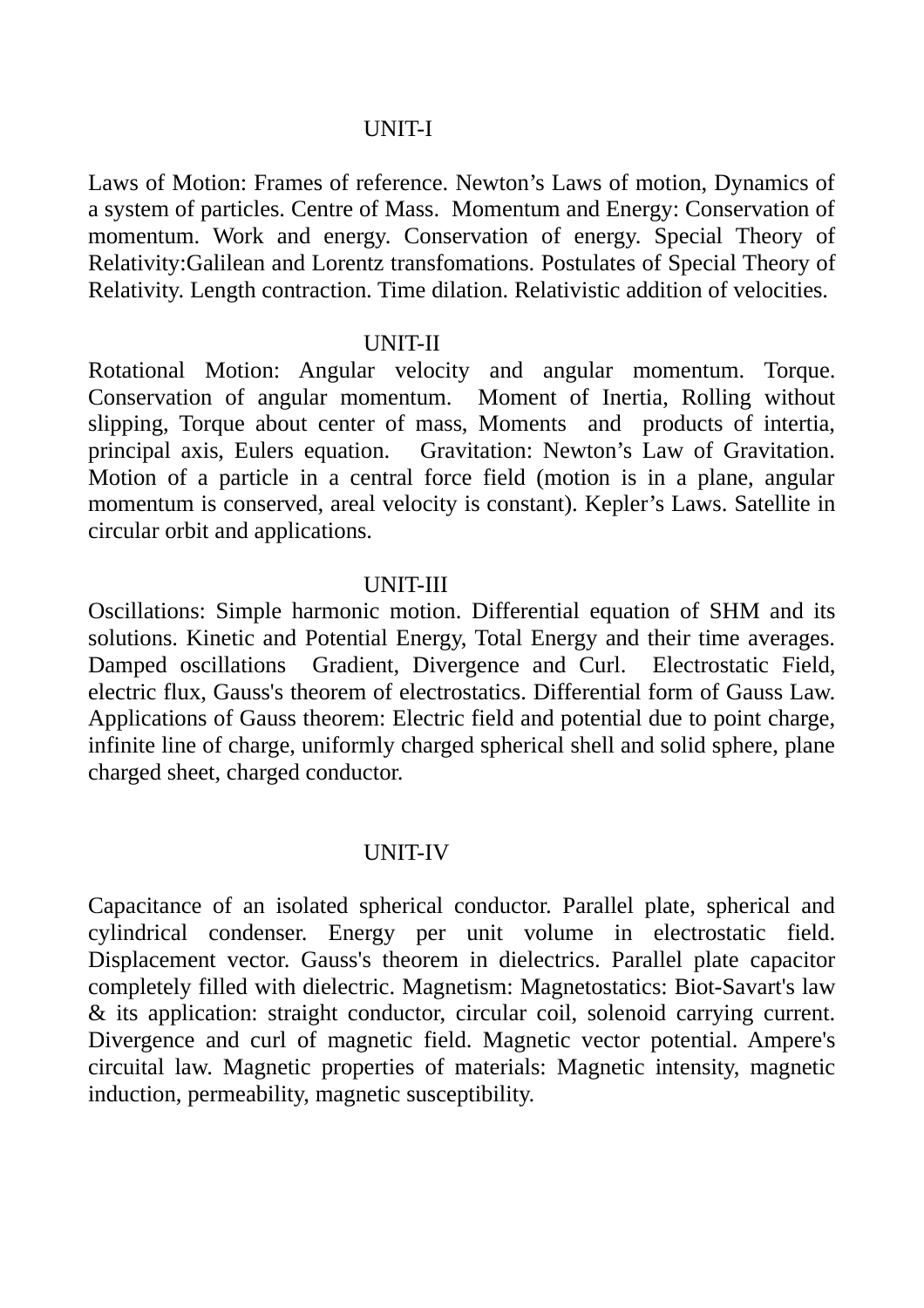# UNIT-V

Electromagnetic Induction: Faraday's laws of electromagnetic induction, Lenz's law, self and mutual inductance, L of single coil, M of two coils. Energy stored in magnetic field. Maxwell`s equations and Electromagnetic wave propagation: Equation of continuity of current, Displacement current, Maxwell's equations, Poynting vector, energy density in electromagnetic field, electromagnetic wave propagation through vacuum and isotropic dielectric medium, transverse nature of EM waves, polarization.

### UNIT-VI

Laws of Thermodynamics: Thermodynamic Description of system: Zeroth Law of thermodynamics and temperature. First law and internal energy, conversion of heat into work, Various Thermodynamical Processes, Applications of First Law: General Relation between Cp & Cv , Work Done during Isothermal and Adiabatic Processes, Compressibility & Expansion Coefficient, Reversible & irreversible processes. Second law & Entropy. Carnot's cycle & theorem, Entropy changes in reversible & irreversible processes, Entropy-temperature diagrams, Third law of thermodynamics, Unattainability of absolute zero.

### UNIT-VII

Thermodynamic Potentials: Enthalpy, Gibbs, Helmholtz and Internal Energy functions, Maxwell's relations & applications – Joule-Thompson Effect, Clausius- Clapeyron Equation. Maxwell's law of distribution of velocities, Mean free path. Transport Phenomena: Viscosity, Conduction and Diffusion , Law of equipartition of energy and its applications to specific heat of gases; mono-atomic and diatomic gases.

### UNIT-VIII

Theory of Radiation: Blackbody radiation, Spectral distribution, Concept of Energy Density, Planck's law, Rayleigh-Jeans Law, Stefan-Boltzmann Law and Wien's displacement law .Statistical Mechanics: Phase space, Macrostate and Microstate, Entropy and Thermodynamic probability, Maxwell-Boltzmann law - distribution of velocity. Quantum statistics - Fermi-Dirac distribution, Bose-Einstein distribution, comparison of three statistics.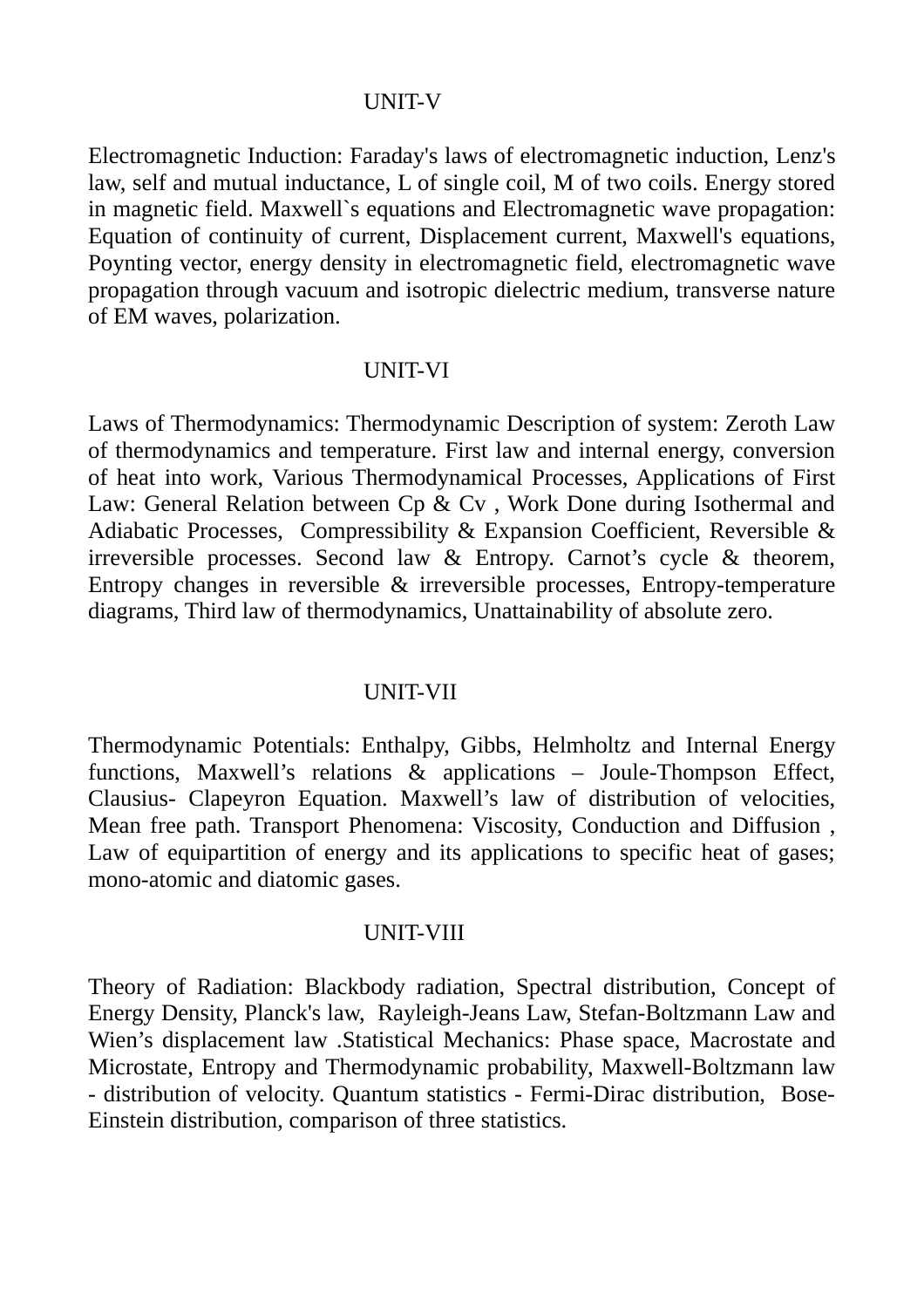## UNIT-IX

Superposition of Two Collinear Harmonic oscillations: Linearity and SuperpositionPrinciple. (1) Oscillations having equal frequencies and (2) Oscillations having differentfrequencies (Beats). Superposition of Two Perpendicular Harmonic Oscillations: Graphical and Analytical Methods. Lissajous Figures with equal an unequal frequency and their uses. Waves Motion- General: Transverse waves on a string. Travelling and standing waves on a string. Normal Modes of a string. Group velocity, Phase velocity. Plane waves. Spherical waves, Wave intensity.

#### UNIT-X

 Interference: Young's Double Slit experiment. Phase change on reflection: Stokes' treatment. Interference in Thin parallel Films. Newton's Rings: measurement of wavelength and refractive index. Michelson's Interferometer: Idea of form of fringes, Determination of wavelength, Wavelength difference, Refractive index and Visibility of fringes. Fraunhofer diffraction: Single slit; Double Slit. Multiple slits & Diffraction grating. Fresnel Diffraction: Halfperiod zones. Zone plate. Fresnel Diffraction pattern of a straight edge. Polarization: Transverse nature of light waves. Plane polarized light.

### UNIT-XI

Black body radiation; Planck's radiation law; Photoelectric effect; Compton Effect. Pair Production. De-Broglie's matter wave; The concept of wave packets and group velocities; Heisenberg's uncertainty relation for p and x; Its extension to energy and time; Applications of uncertainty principle . Schrödinger's wave equation (Time independent form); linearity and superposition; Expectation values; operators; Particle in a box; Finite potential well; Potential Barrier, Tunnel effect. Quantum numbers ( n, l, m) for an electron in hydrogen atom; Space quantization; Electron probability density .

### UNIT-XII

Stern-Gerlach experiment; Pauli's exclusion principle; Spin-orbit coupling; Total angular momentum J, L-S coupling; j-j coupling; Normal and anomalous Zeeman Effect; Lande g-factor. Rotational energy levels; Pure rotational spectra; Vibrational energy levels, pure vibrational spectra; Rotation-Vibration. spectra of diatomic molecules. Nuclear composition; Nuclear properties (size, spin, magnetic moment), Stable Nuclei, Liquid drop model, Alpha decay, beta-